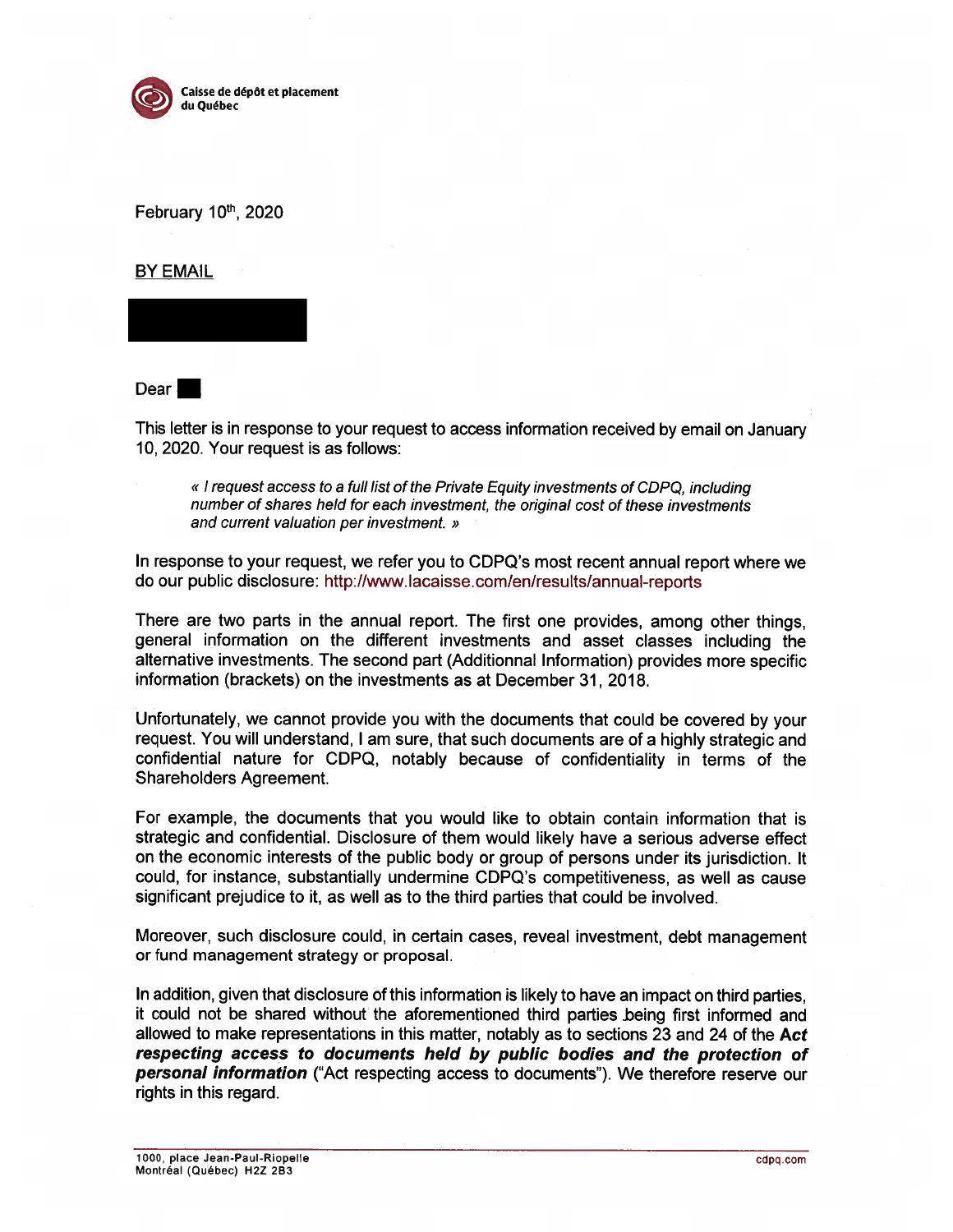The documents requested contain strategic and confidential information that is central to CDPQ's mission and operations. Thus, <sup>g</sup>iven the strategic and confidentiai content of the documents, we believe that they are covered by sections 21, 22, 23, 24, 27, 35, <sup>37</sup> and 39 of the Act respecting access to documents, and that disclosure would in ail Iikelihood <sup>g</sup>ive rise to one of the effects set forth in those sections.

In conclusion, for your information, we would like to provide the content of section 135 of the Act respecting access to documents. We are also attaching <sup>a</sup> copy of sections 21, 22, 23, 24, 27, 35, <sup>37</sup> and 39 of the Act respecting access to documents.

"135. Every person whose request has been denied, in whole or in part, by the person in charge of access to documents or of protection of personal information may apply to the Commission for <sup>a</sup> review of the decision.

Every person who has made <sup>a</sup> request under this Act may apply to the Commission for <sup>a</sup> review of any decision of the person in charge concerning the time prescribed for processing the request, the mode of access to <sup>a</sup> document or information, the application of section <sup>9</sup> or the fee payable.

The application must be made within thirty days of the date of the decision or of the time granted by this Act to the person in charge for processing a request. However, the Commission may, for any serious cause, release the applicant from <sup>a</sup> failure to observe the time limit."

Yours/truly.

**Simon Denault** Director, Ethics and Compliance and Responsibie for Access to information and protection 0f personal informations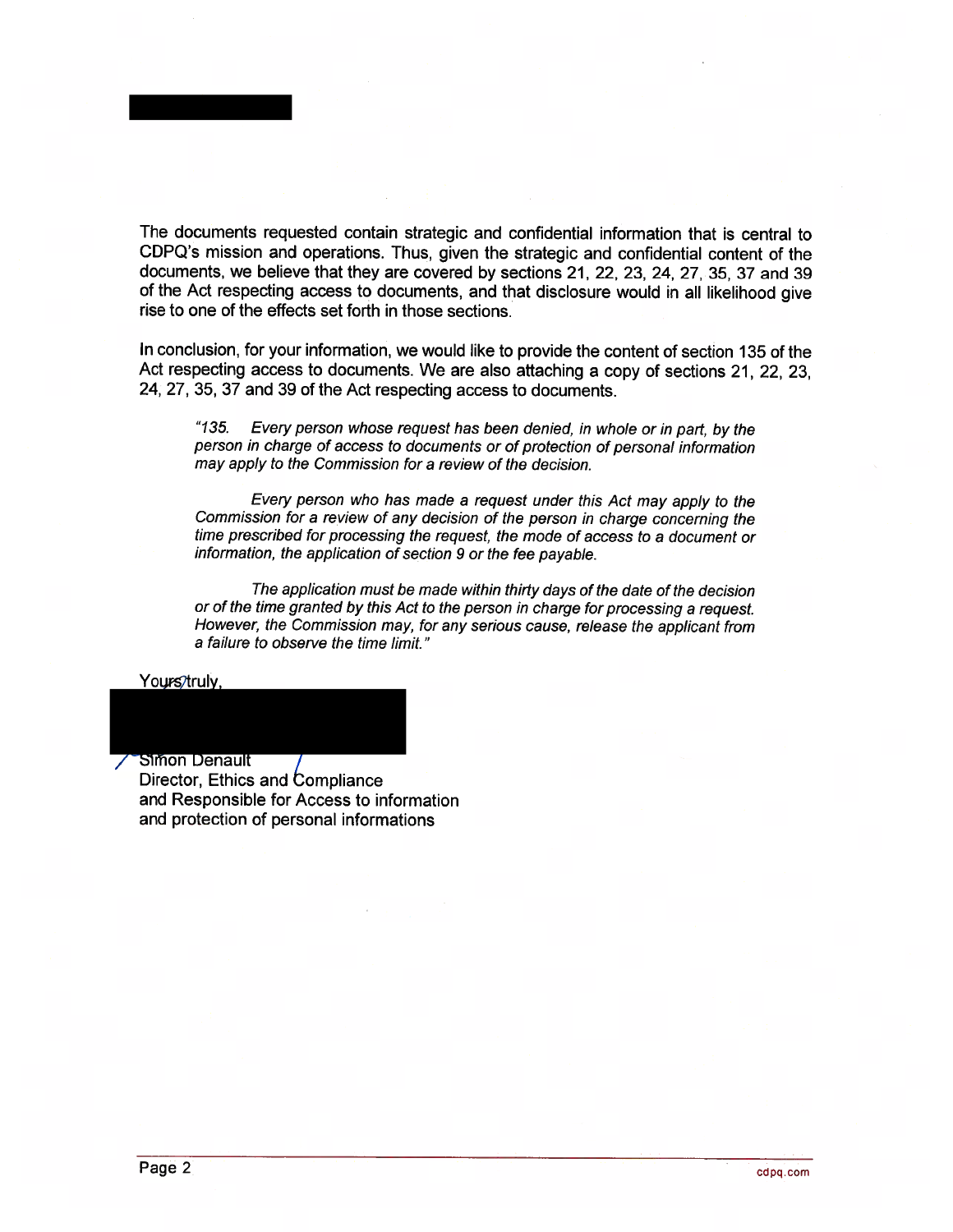$L.R.Q.,$  chapter A-2.1

## ACT RESPECTING ACCESS TO DOCUMENTS HELD BY PUBLIC BODIES AND THE PROTECTION 0F PERSONAL INFORMATION

**21.** A public body may refuse to release or to confirm the existence of information if, as <sup>a</sup> resuit of its disclosure, borrowings, proposed borrowings, transactions or proposed transactions relating to property, services or works, <sup>a</sup> proposed tariffing, taxation or imposition of dues, or proposed amendments to taxes or dues would be revealed, where such disclosure would likely

(1) unduly benefit or seriously harm <sup>a</sup> person, or

(2) have <sup>a</sup> serious adverse effect on the economic interests of the public body or group of persons under its jurisdiction.

1982, c. 30, a. 21.

**22.** A public body may refuse to release an industrial secret that it owns.

It may also refuse to release other industrial, financial, commercial, scientific or technical information that it owns if its disciosure would likely hamper negotiations in view of <sup>a</sup> contract, or result in losses for the body or in considerable profit for another person.

A public body established for industrial, commercial or financial managemen<sup>t</sup> purposes may also refuse to release such information if its disclosure would likely substantially reduce its competitive margin or reveal <sup>a</sup> ban, investment, debt managemen<sup>t</sup> or fund managemen<sup>t</sup> proposai or <sup>a</sup> ban, investment, debt managemen<sup>t</sup> or fund managemen<sup>t</sup> strategy.

1982, c. 30, a. 22; 2006, c. 22, a. 11.

23. No public body may release industrial secrets of <sup>a</sup> third person or confidential industrial, financial, commercial, scientific, technical or union information supplied by <sup>a</sup> third person and ordinarily treated by <sup>a</sup> third person as confidential, without his consent. 1982, c. 30, a. 23.

**24.** No public body may release information supplied by a third person if its disclosure would likely hamper negotiations in view of <sup>a</sup> contract, result in losses for the third person or in considerable profit for another person or substantially reduce the third person's competitive margin, without his consent.1982, c. 30, a. 24.